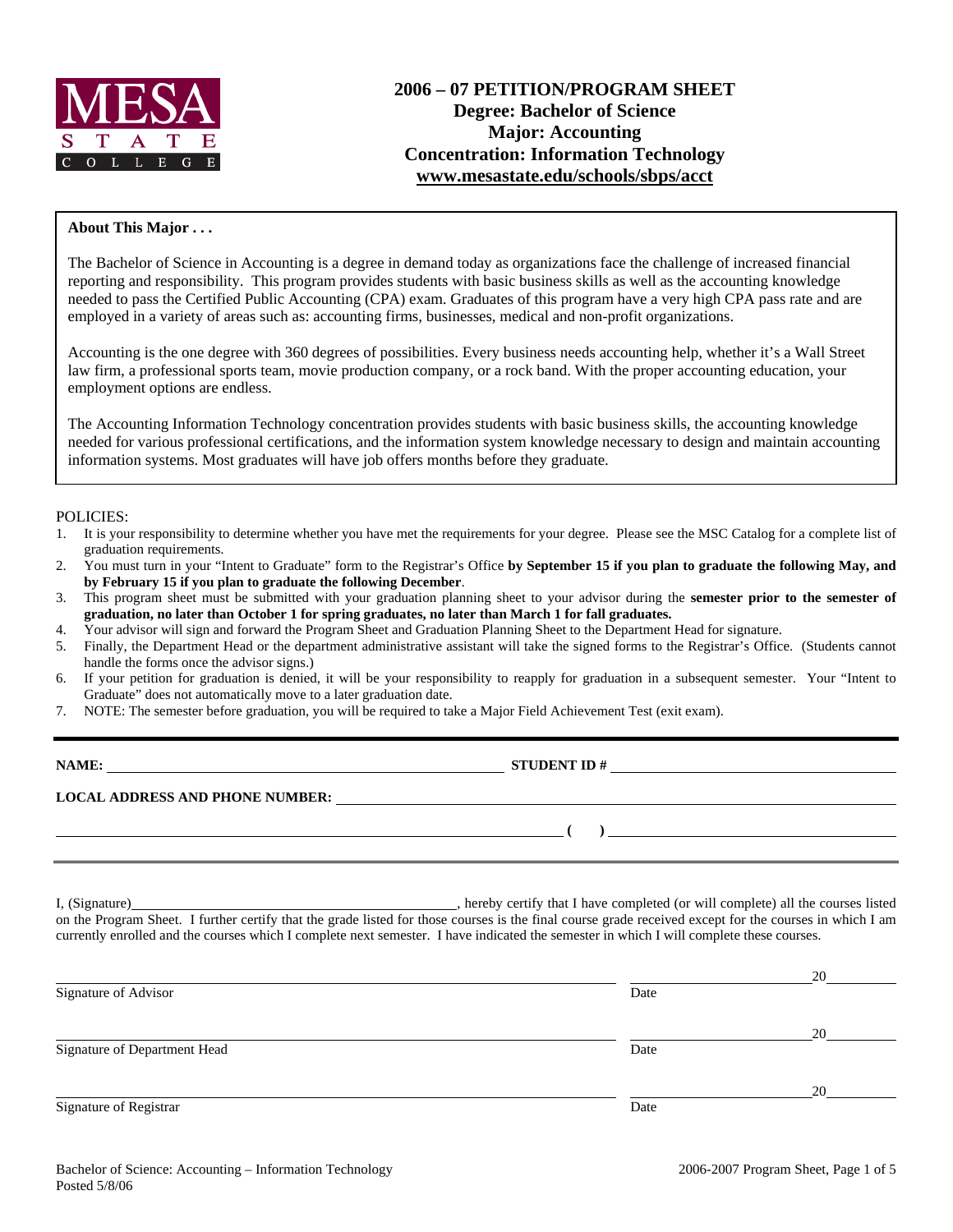- Must earn 120 semester hours and meet the academic residency requirements to earn a baccalaureate degree at Mesa State College.
- Must earn a minimum of 40 semester hours in upper division courses (i.e., 300-level and 400-level courses).
- A cumulative grade point average of 2.0 or higher must be maintained for all courses taken and for all courses in the major.
- When filling out this program sheet a course can only be used once, i.e., no double counting is allowed between categories.
- Excess KINA/HPWE courses beyond the two required and pre-collegiate courses (usually numbered below 100) cannot be used for graduation. • All degree requirements must be completed as described. Any exceptions or substitutions must be recommended in advance by the faculty advisor and approved by the Department Head.
- It is recommended that students work closely with a faculty advisor when selecting courses and scheduling classes prior to registration.
- Students are required to participate in exit examinations or other programs deemed necessary to comply with the college accountability requirement.

General Education Requirements (Minimum of 33 semester hours) See the M.S.C. catalog for the list of courses that meet the general education categories.

| Course                                                             | No. | Credit | Grade  | Term  | Year                                                                                           | Trns/Subs                                                                       | Course                                     | No.                                                                | Credit | Grade                                                                                                           | Term | Year | Trns/Subs |  |
|--------------------------------------------------------------------|-----|--------|--------|-------|------------------------------------------------------------------------------------------------|---------------------------------------------------------------------------------|--------------------------------------------|--------------------------------------------------------------------|--------|-----------------------------------------------------------------------------------------------------------------|------|------|-----------|--|
| <b>English:</b> ENGL 111 and 112 (6 semester hours, must receive a |     |        |        |       |                                                                                                |                                                                                 |                                            | <b>Humanities or Social/Behavioral Science:</b> (3 semester hours) |        |                                                                                                                 |      |      |           |  |
|                                                                    |     |        |        |       | "C" or higher, must be completed by the time the student has 60                                |                                                                                 |                                            |                                                                    |        |                                                                                                                 |      |      |           |  |
| semester hours)                                                    |     |        |        |       |                                                                                                |                                                                                 |                                            |                                                                    |        |                                                                                                                 |      |      |           |  |
| *ENGL                                                              |     |        |        |       |                                                                                                |                                                                                 | <b>Fine Arts:</b> (3 semester hours)       |                                                                    |        |                                                                                                                 |      |      |           |  |
| *ENGL                                                              |     |        |        |       |                                                                                                |                                                                                 |                                            |                                                                    |        |                                                                                                                 |      |      |           |  |
|                                                                    |     |        |        |       | *ENGL 129, Honors English, may be substituted for ENGL 111 and ENGL                            |                                                                                 |                                            |                                                                    |        |                                                                                                                 |      |      |           |  |
|                                                                    |     |        |        |       |                                                                                                | 112. Must earn a grade of "C" or better. May need to take additional electives. |                                            |                                                                    |        |                                                                                                                 |      |      |           |  |
| <b>Humanities:</b> (6 semester hours)                              |     |        |        |       | <b>Natural Sciences:</b> (minimum 6 semester hours, at least one course<br>must include a lab) |                                                                                 |                                            |                                                                    |        |                                                                                                                 |      |      |           |  |
| Social and Behavioral Sciences: (6 semester hours)                 |     |        |        |       |                                                                                                |                                                                                 | <b>Applied Studies:</b> (3 semester hours) |                                                                    |        |                                                                                                                 |      |      |           |  |
|                                                                    |     |        |        |       |                                                                                                |                                                                                 |                                            |                                                                    |        |                                                                                                                 |      |      |           |  |
| <b>Other Requirements</b> (10 semester hours)                      |     |        |        |       |                                                                                                |                                                                                 |                                            |                                                                    |        |                                                                                                                 |      |      |           |  |
| <b>Kinesiology:</b> (3 Semester Hours)<br>Course                   |     | No.    | Credit | Grade | Term                                                                                           | Trns/Subs<br>Year                                                               |                                            |                                                                    |        | <b>Bachelor of Science Degree Distinction:</b><br>(7 semester hours) Must earn a "C" or better in both courses. |      |      |           |  |
| <b>KINE/HPWA</b>                                                   |     | 100    |        |       |                                                                                                |                                                                                 | Course                                     | No.                                                                | Credit | Grade                                                                                                           | Term | Year | Trns/Subs |  |

KINA/HPWE 1 STAT 200 See the M.S.C. catalog for the list of approved KINA/HPWE/Selected DANC courses. The courses of the courses of the courses of the courses. The courses of the courses of the course of the course of the course of the course of the course of the course of the course of the course of the course of

#### **Accounting- Information Technology, Major Requirements** (70 Semester Hours)

KINA/HPWE  $\frac{1}{\sqrt{1-\frac{1}{\sqrt{1-\frac{1}{\sqrt{1-\frac{1}{\sqrt{1-\frac{1}{\sqrt{1-\frac{1}{\sqrt{1-\frac{1}{\sqrt{1-\frac{1}{\sqrt{1-\frac{1}{\sqrt{1-\frac{1}{\sqrt{1-\frac{1}{\sqrt{1-\frac{1}{\sqrt{1-\frac{1}{\sqrt{1-\frac{1}{\sqrt{1-\frac{1}{\sqrt{1-\frac{1}{\sqrt{1-\frac{1}{\sqrt{1-\frac{1}{\sqrt{1-\frac{1}{\sqrt{1-\frac{1}{\sqrt{1-\frac{1}{\sqrt{1-\frac{1}{\sqrt{1-\frac{1}{\sqrt{1-\frac{$ 

| <b>Required Core</b> (49 semester hours) |            |                         |       |      |      |           |             |            |                           |       |      |      |           |
|------------------------------------------|------------|-------------------------|-------|------|------|-----------|-------------|------------|---------------------------|-------|------|------|-----------|
| Course                                   | <u>No.</u> | Credit                  | Grade | Term | Year | Trns/Subs | Course      | <u>No.</u> | Credit                    | Grade | Term | Year | Trns/Subs |
| <b>ACCT</b>                              | 201        | $\frac{3}{2}$           |       |      |      |           | <b>CISB</b> | $-205$     | $\overline{\phantom{0}3}$ |       |      |      |           |
| <b>ACCT</b>                              | 202        | $\overline{\mathbf{3}}$ |       |      |      |           | <b>ECON</b> | 201        | $\overline{\mathbf{3}}$   |       |      |      |           |
| <b>ACCT</b>                              | 321        | 5                       |       |      |      |           | <b>ECON</b> | $-202$     | $\frac{3}{2}$             |       |      |      |           |
| <b>ACCT</b>                              | 322        | $\overline{4}$          |       |      |      |           | <b>FINA</b> | $-301$     | $\frac{3}{2}$             |       |      |      |           |
| <b>ACCT</b>                              | 331        | $\overline{\mathbf{3}}$ |       |      |      |           | <b>MANG</b> | 201        | $\overline{\mathbf{3}}$   |       |      |      |           |
| <b>ACCT</b>                              | 441        | $\overline{4}$          |       |      |      |           | <b>MANG</b> | 491        | $\overline{3}$            |       |      |      |           |
| <b>BUGB</b>                              | 349        | $\overline{\mathbf{3}}$ |       |      |      |           | <b>MARK</b> | 231        | $\overline{\phantom{a}}$  |       |      |      |           |
| $\mathbf{or}$                            |            |                         |       |      |      |           |             |            |                           |       |      |      |           |
| <b>BUGB</b>                              | 351        | $\overline{3}$          |       |      |      |           |             |            |                           |       |      |      |           |
| <b>BUGB</b>                              | 352        | $\overline{3}$          |       |      |      |           |             |            |                           |       |      |      |           |
| Continued on page 3                      |            |                         |       |      |      |           |             |            |                           |       |      |      |           |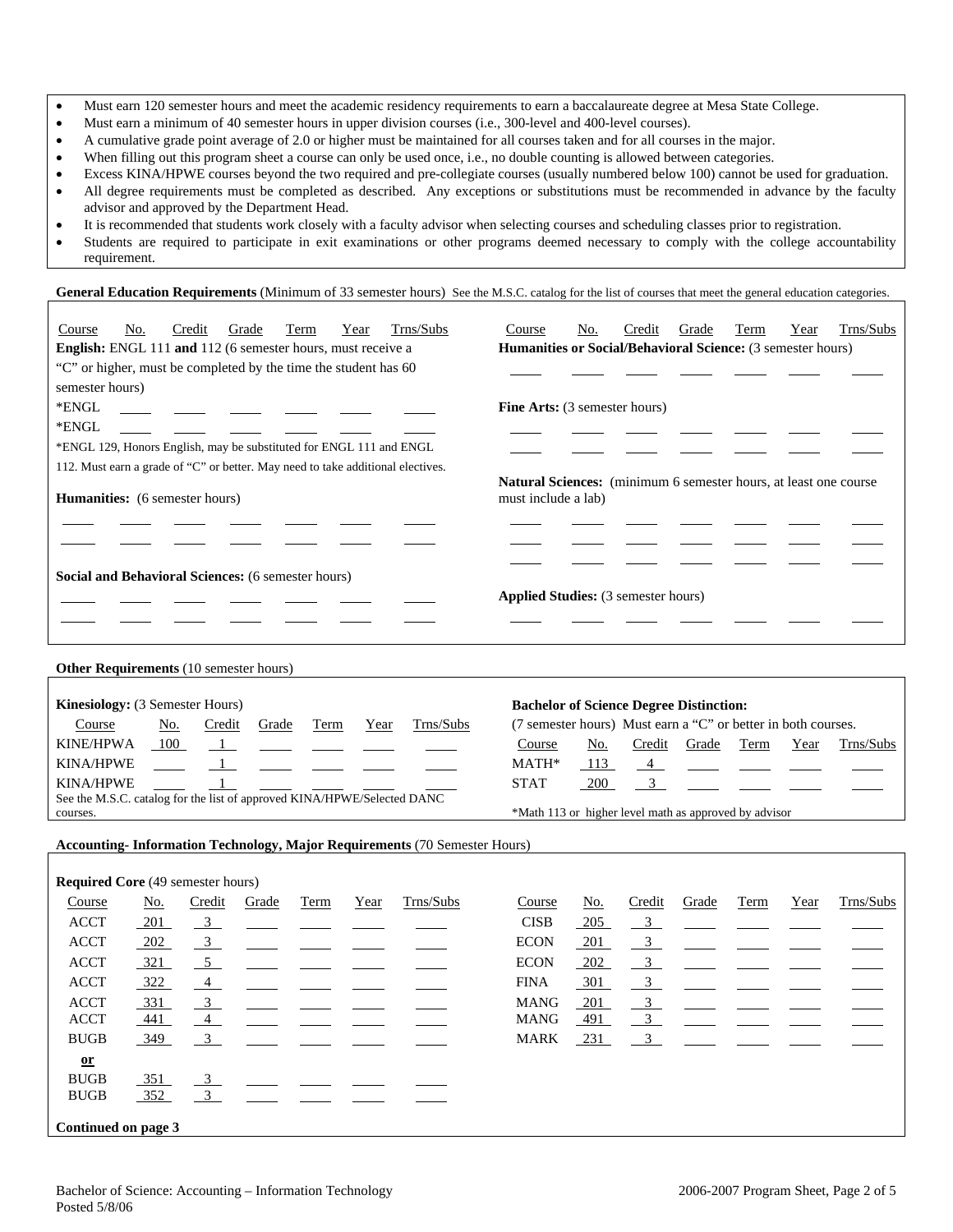| <b>Required Concentration Courses (21 Semester Hours)</b> |       |        |       |                                                         |      |           |                                                               |
|-----------------------------------------------------------|-------|--------|-------|---------------------------------------------------------|------|-----------|---------------------------------------------------------------|
| Course                                                    | No.   | Credit | Grade | Term                                                    | Year | Trns/Subs | Year<br>Trns/Subs<br>Term<br>No.<br>Credit<br>Grade<br>Course |
| <b>ACCT</b>                                               | 392   |        |       | $\frac{3}{2}$ $\frac{1}{2}$ $\frac{1}{2}$ $\frac{1}{2}$ |      |           | Choose 6 semester hours from ACCT 311, ACCT 401, ACCT 402,    |
| <b>CISB</b>                                               | 442   |        |       |                                                         |      |           | ACCT 411, or ACCT 493                                         |
| <b>CISB</b>                                               | 451   |        |       |                                                         |      |           | <b>ACCT</b><br>$\overline{3}$                                 |
| <b>CSCI</b>                                               | - 110 |        |       |                                                         |      |           | <b>ACCT</b>                                                   |
| <b>CISB</b>                                               | 210   |        |       |                                                         |      |           |                                                               |
|                                                           |       |        |       |                                                         |      |           |                                                               |

**Electives** (All college level **non-business** courses appearing on your final transcript, **not listed above** that will bring your total semester hours to 120 hours. Excludes KINA/HPWE activity courses.) (6 semester hours; 3 hours of upper division may be needed.)

| Course | No. | Credit | Grade | Term | <u>Year Trns/Subs</u> | Course | <u>No.</u> | Credit Grade Term |  | <u>Year Trns/Subs</u> |
|--------|-----|--------|-------|------|-----------------------|--------|------------|-------------------|--|-----------------------|
|        |     |        |       |      |                       |        |            |                   |  |                       |
|        |     |        |       |      |                       |        |            |                   |  |                       |
|        |     |        |       |      |                       |        |            |                   |  |                       |
|        |     |        |       |      |                       |        |            |                   |  |                       |
|        |     |        |       |      |                       |        |            |                   |  |                       |

# **GRADUATION INFORMATION**

See the "Undergraduate Graduation Requirements" in the Mesa State College catalog for additional graduation information.

**GENERAL EDUCATION REQUIREMENTS** (Minimum of 33 Semester Hours) See current Mesa State College catalog for list of courses that fulfill the requirements below. If one (or more) of the selections below is required in your major, you must use it to fulfill the major requirement and **make a different selection to meet the general education requirement. The courses may not be used to fulfill both requirements.**

**English – 6** Semester Hours (Must be **completed** before student has 60 semester hours. Must receive grade of "C" or above.) ENGL 111 **and** ENGL 112 **or** ENGL 129 *(by permission)*

**Humanities – 6** semester hours

**Social and Behavioral Sciences – 6** semester hours

**Humanities or Social/Behavioral Sciences – 3** semester hours

**Fine Arts – 3** semester hours

**Natural Sciences – 6** semester hours (At least one course must include a lab.)

**Applied Studies – 3** semester hours

### **OTHER REQUIREMENTS** (10 Semester Hours)

**Kinesiology – 3** Semester Hours Each student must take KINE/HPWA 100 together with two KINA/HPWE/Selected DANC courses. See current catalog for listing.

**Degree Distinction – 7** Semester Hours MATH 113 College Algebra (Or a higher level math as approved as approved by advisor) – 4 semester hours STAT 200 Probability and Statistics - 3 semester hours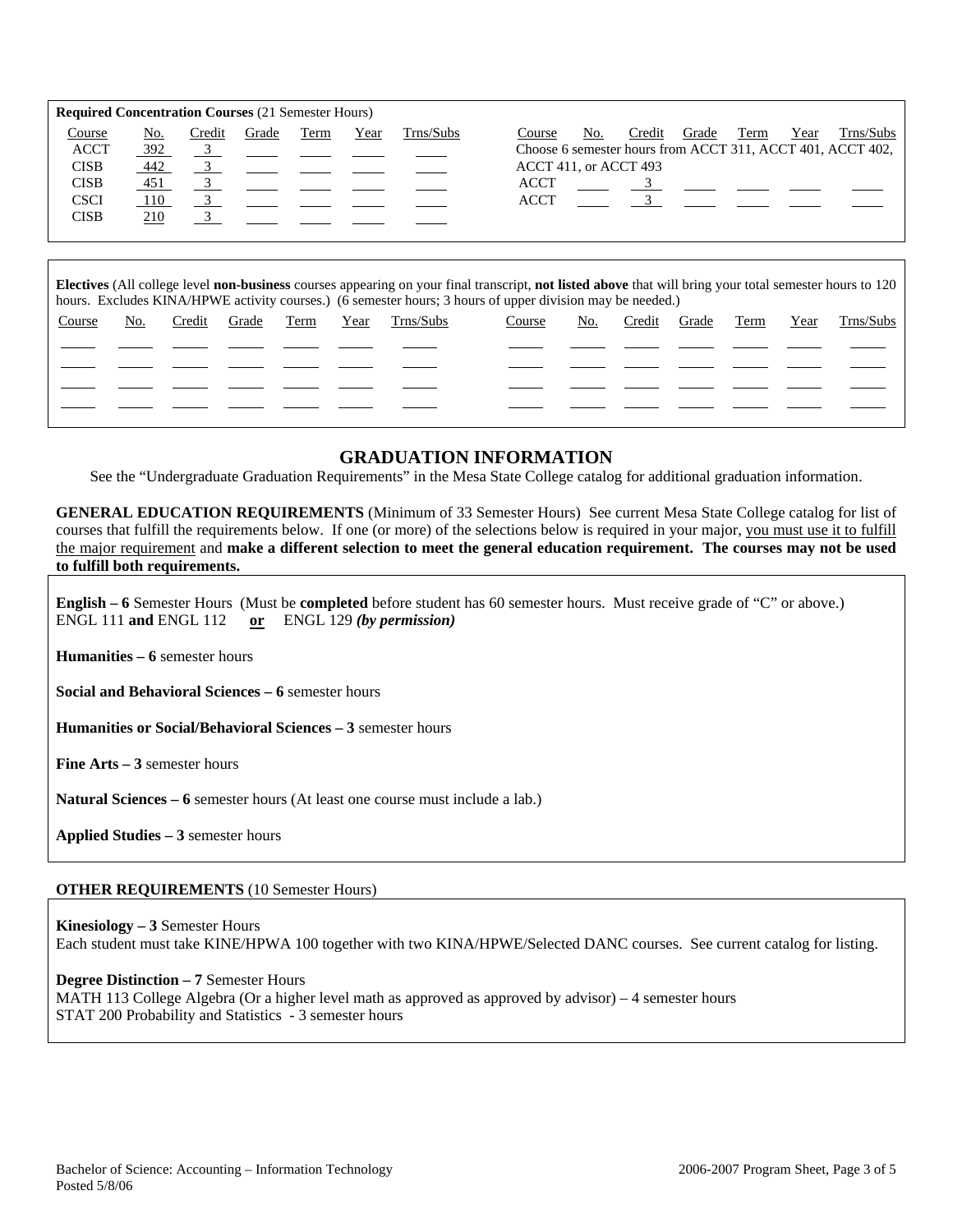### **Accounting – Information Technology** (70 Semester Hours)

**Core** (49 Semester Hours) ACCT 201 Principles of Financial Accounting ACCT 202 Principles of Managerial Accounting ACCT 321 Intermediate Accounting I ACCT 322 Intermediate Accounting II ACCT 331 Cost Accounting ACCT 441 Individual Income Tax BUGB 349 Legal Environment of Business **or** BUGB 351 Business Law I BUGB 352 Business Law II CISB 205 Advanced Business Software ECON 201 Principles of Macroeconomics ECON 202 Principles of Microeconomics FINA 301 Managerial Finance MANG 201 Principles of Management MANG 491 Business Strategy MARK 231 Principles of Marketing **Concentration Courses** (21 semester hours) ACCT 392 Accounting Information Systems CISB 442 Systems Analysis and Design CISB 451 Database Management CSCI 110 BASIC Programming CISB 210 Fundamentals of Information Systems Choose 6 semester hours from the following: ACCT 311 Advanced Managerial Accounting ACCT 401 Governmental Accounting ACCT 402 Advanced Accounting ACCT 411 Auditing I ACCT 493 Cooperative Education

### **General Electives: 6 Semester Hours**. Must be **non-business.**

Students are required to participate in exit examinations or other programs deemed necessary to comply with the college accountability requirement. All degree requirements must be completed as described above. Any exceptions or substitutions must be recommended in advance by the faculty advisor and approved by the Department Head.